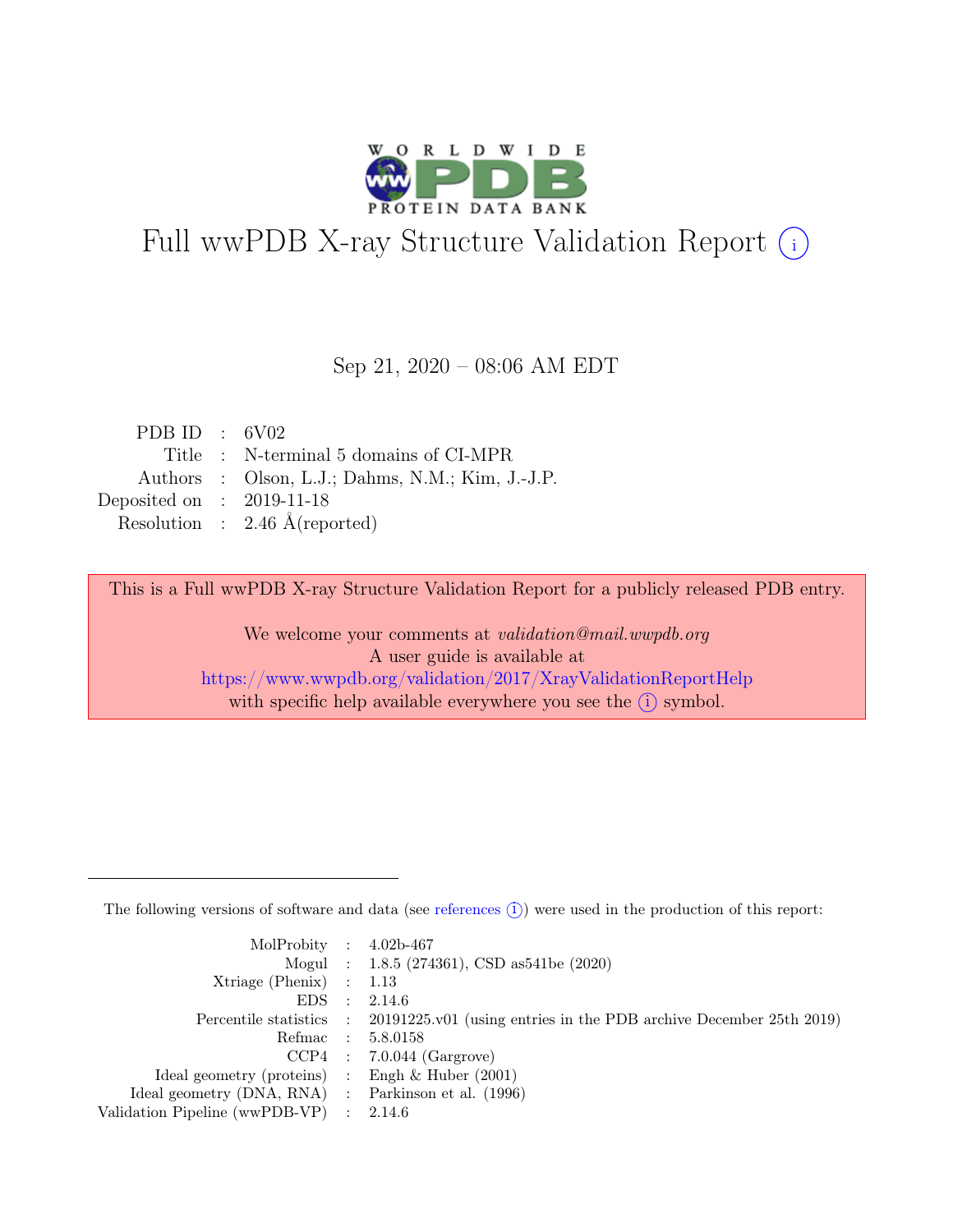# 1 Overall quality at a glance  $(i)$

The following experimental techniques were used to determine the structure: X-RAY DIFFRACTION

The reported resolution of this entry is 2.46 Å.

Percentile scores (ranging between 0-100) for global validation metrics of the entry are shown in the following graphic. The table shows the number of entries on which the scores are based.



| Metric                | Whole archive | Similar resolution                                   |
|-----------------------|---------------|------------------------------------------------------|
|                       | $(\#Entries)$ | $(\# \text{Entries}, \text{ resolution range}(\AA))$ |
| $R_{free}$            | 130704        | 1544 (2.48-2.44)                                     |
| Clashscore            | 141614        | 1613 (2.48-2.44)                                     |
| Ramachandran outliers | 138981        | $1598(2.48-2.44)$                                    |
| Sidechain outliers    | 138945        | 1598 (2.48-2.44)                                     |
| RSRZ outliers         | 127900        | 1523 (2.48-2.44)                                     |

The table below summarises the geometric issues observed across the polymeric chains and their fit to the electron density. The red, orange, yellow and green segments on the lower bar indicate the fraction of residues that contain outliers for  $\geq$ =3, 2, 1 and 0 types of geometric quality criteria respectively. A grey segment represents the fraction of residues that are not modelled. The numeric value for each fraction is indicated below the corresponding segment, with a dot representing fractions <=5% The upper red bar (where present) indicates the fraction of residues that have poor fit to the electron density. The numeric value is given above the bar.

| nain           | $\mu$ ength |    | Quality of chain |     |  |     |  |  |
|----------------|-------------|----|------------------|-----|--|-----|--|--|
|                |             | 7% |                  |     |  |     |  |  |
| $\overline{1}$ | 791<br>01   |    | 58%              | 17% |  | 22% |  |  |

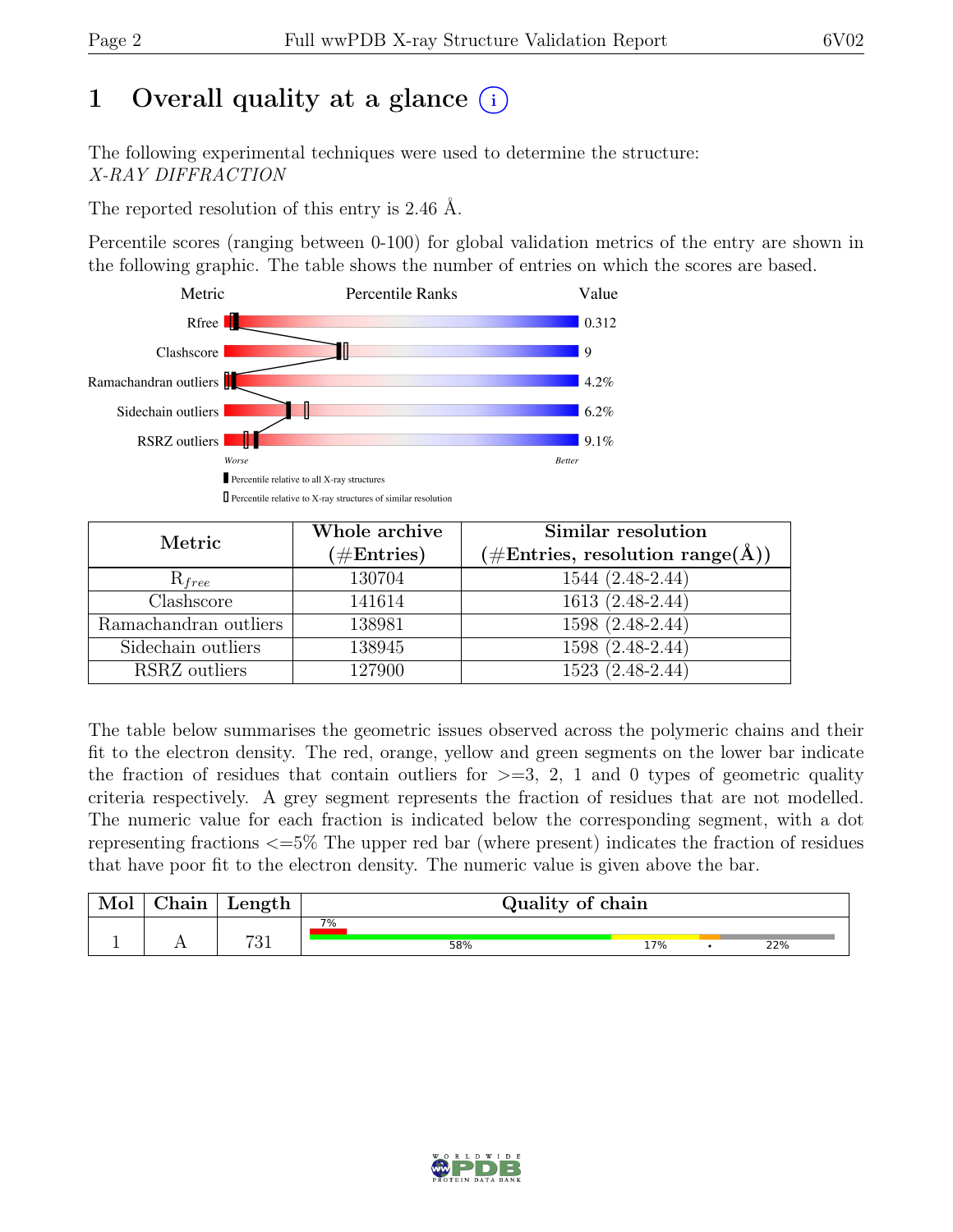# 2 Entry composition  $(i)$

There are 3 unique types of molecules in this entry. The entry contains 4570 atoms, of which 0 are hydrogens and 0 are deuteriums.

In the tables below, the ZeroOcc column contains the number of atoms modelled with zero occupancy, the AltConf column contains the number of residues with at least one atom in alternate conformation and the Trace column contains the number of residues modelled with at most 2 atoms.

• Molecule 1 is a protein called Cation-independent mannose-6-phosphate receptor.

| Mol | Chain | Residues | $\rm{Atoms}$  |      |     |     |    | ZeroOcc | $\mid$ AltConf $\mid$ Trace |  |
|-----|-------|----------|---------------|------|-----|-----|----|---------|-----------------------------|--|
|     |       | 573      | Total<br>4482 | 2819 | 756 | 872 | 35 |         |                             |  |

There are 10 discrepancies between the modelled and reference sequences:

| Chain | Residue | Modelled   | $\rm Actual$ | Comment        | Reference         |
|-------|---------|------------|--------------|----------------|-------------------|
| А     | 3       | <b>GLY</b> |              | expression tag | <b>UNP P11717</b> |
| А     | 4       | <b>SER</b> |              | expression tag | <b>UNP P11717</b> |
| A     | 5       | THR        |              | expression tag | <b>UNP P11717</b> |
| A     | 6       | <b>GLN</b> |              | expression tag | <b>UNP P11717</b> |
| А     | 7       | ALA        |              | expression tag | <b>UNP P11717</b> |
| А     | 729     | ALA        |              | expression tag | <b>UNP P11717</b> |
| A     | 730     | <b>LEU</b> |              | expression tag | <b>UNP P11717</b> |
| А     | 731     | VAL        |              | expression tag | <b>UNP P11717</b> |
| A     | 732     | <b>PRO</b> |              | expression tag | <b>UNP P11717</b> |
| А     | 733     | ARG        |              | expression tag | <b>UNP P11717</b> |

• Molecule 2 is 2-acetamido-2-deoxy-beta-D-glucopyranose (three-letter code: NAG) (formula:  $C_8H_{15}NO_6$ .

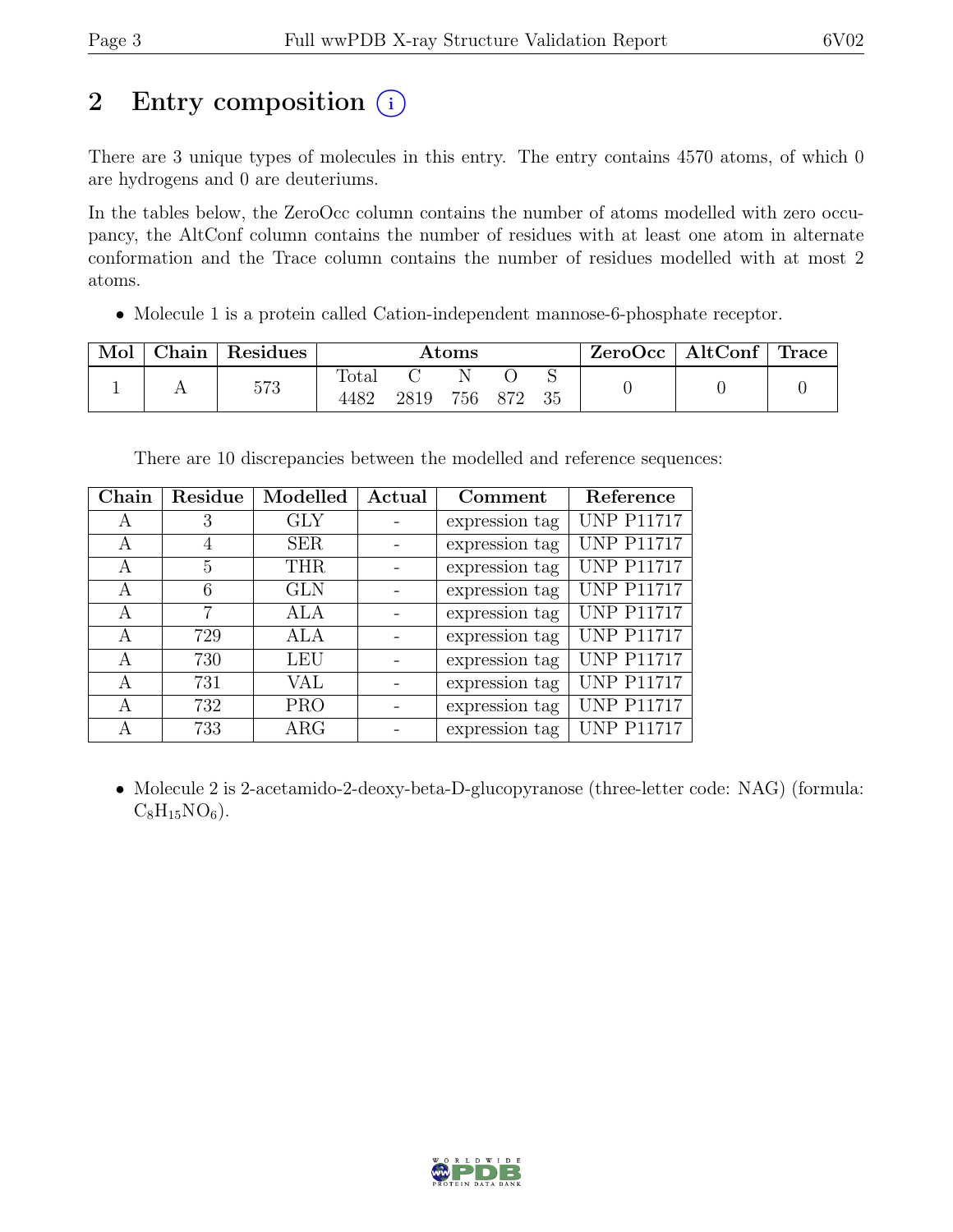

|  | Mol   Chain   Residues | Atoms     |  |  | EcroOcc   AltConf |  |
|--|------------------------|-----------|--|--|-------------------|--|
|  |                        | Total C N |  |  |                   |  |

 $\bullet\,$  Molecule 3 is water.

|  | $Mol$   Chain   Residues | <b>Atoms</b> | $ZeroOcc \   \ AltConf$ |  |
|--|--------------------------|--------------|-------------------------|--|
|  |                          | Total        |                         |  |

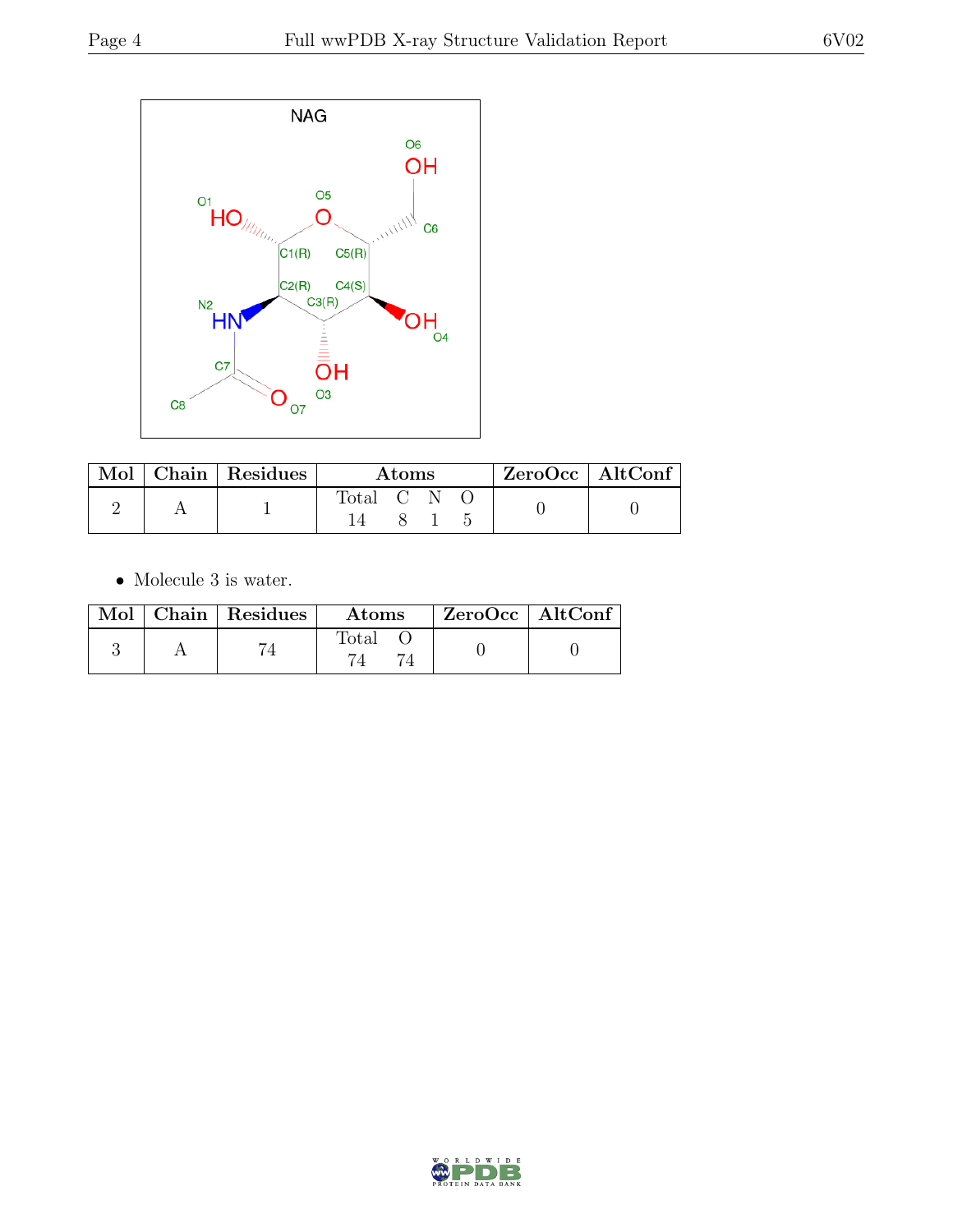# 3 Residue-property plots  $(i)$

These plots are drawn for all protein, RNA, DNA and oligosaccharide chains in the entry. The first graphic for a chain summarises the proportions of the various outlier classes displayed in the second graphic. The second graphic shows the sequence view annotated by issues in geometry and electron density. Residues are color-coded according to the number of geometric quality criteria for which they contain at least one outlier:  $green = 0$ , yellow  $= 1$ , orange  $= 2$  and red  $= 3$  or more. A red dot above a residue indicates a poor fit to the electron density (RSRZ > 2). Stretches of 2 or more consecutive residues without any outlier are shown as a green connector. Residues present in the sample, but not in the model, are shown in grey.



• Molecule 1: Cation-independent mannose-6-phosphate receptor

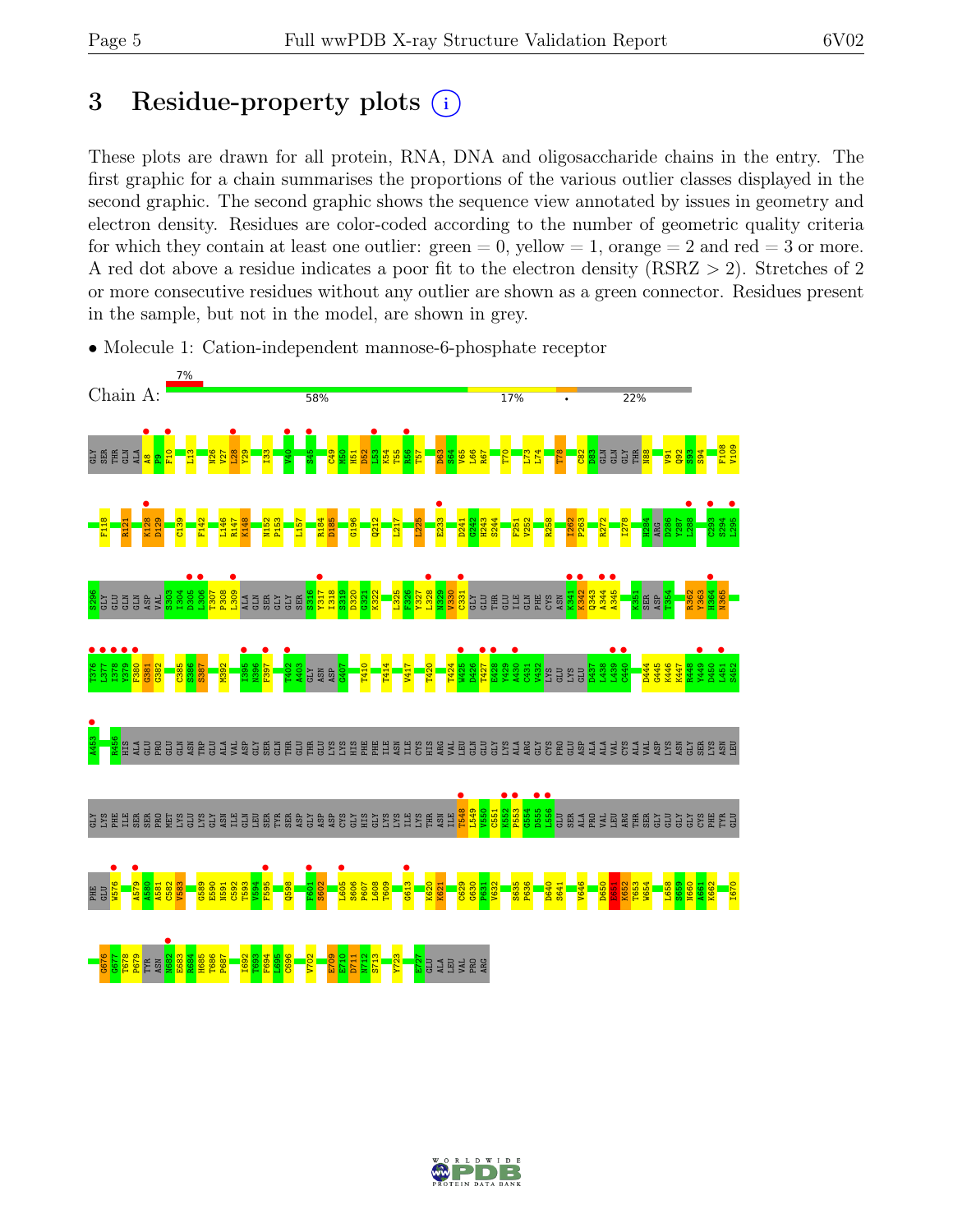# 4 Data and refinement statistics  $(i)$

| Property                                                             | Value                                             | Source     |
|----------------------------------------------------------------------|---------------------------------------------------|------------|
| Space group                                                          | P 1 21 1                                          | Depositor  |
| Cell constants                                                       | $66.22\text{\AA}$<br>$50.78\text{\AA}$<br>124.53Å |            |
| a, b, c, $\alpha$ , $\beta$ , $\gamma$                               | $100.53^\circ$<br>$90.00^\circ$<br>$90.00^\circ$  | Depositor  |
| Resolution $(A)$                                                     | 35.91<br>$-2.46$                                  | Depositor  |
|                                                                      | $122.43 - 2.46$                                   | <b>EDS</b> |
| % Data completeness                                                  | 66.0 $(35.91-2.46)$                               | Depositor  |
| (in resolution range)                                                | 66.1 (122.43-2.46)                                | <b>EDS</b> |
| $R_{merge}$                                                          | (Not available)                                   | Depositor  |
| $\mathrm{R}_{sym}$                                                   | (Not available)                                   | Depositor  |
| $\sqrt{I/\sigma(I)} > 1$                                             | 1.47 (at $2.45\text{\AA}$ )                       | Xtriage    |
| Refinement program                                                   | <b>REFMAC 5.8.0258</b>                            | Depositor  |
|                                                                      | $\overline{0.240}$ ,<br>0.308                     | Depositor  |
| $R, R_{free}$                                                        | 0.248<br>0.312<br>$\overline{\phantom{a}}$        | DCC        |
| $R_{free}$ test set                                                  | 996 reflections $(5.08\%)$                        | wwPDB-VP   |
| Wilson B-factor $(A^2)$                                              | 63.5                                              | Xtriage    |
| Anisotropy                                                           | 0.059                                             | Xtriage    |
| Bulk solvent $k_{sol}(e/\mathring{A}^3)$ , $B_{sol}(\mathring{A}^2)$ | 0.35, 62.8                                        | <b>EDS</b> |
| L-test for twinning <sup>2</sup>                                     | $< L >$ = 0.50, $< L2$ > = 0.33                   | Xtriage    |
| Estimated twinning fraction                                          | $\overline{0.017}$ for h,-k,-h-l                  | Xtriage    |
| $F_o, F_c$ correlation                                               | 0.91                                              | <b>EDS</b> |
| Total number of atoms                                                | 4570                                              | wwPDB-VP   |
| Average B, all atoms $(A^2)$                                         | 76.0                                              | wwPDB-VP   |

Xtriage's analysis on translational NCS is as follows: The largest off-origin peak in the Patterson function is 5.49% of the height of the origin peak. No significant pseudotranslation is detected.

<sup>&</sup>lt;sup>2</sup>Theoretical values of  $\langle |L| \rangle$ ,  $\langle L^2 \rangle$  for acentric reflections are 0.5, 0.333 respectively for untwinned datasets, and 0.375, 0.2 for perfectly twinned datasets.



<span id="page-5-1"></span><span id="page-5-0"></span><sup>1</sup> Intensities estimated from amplitudes.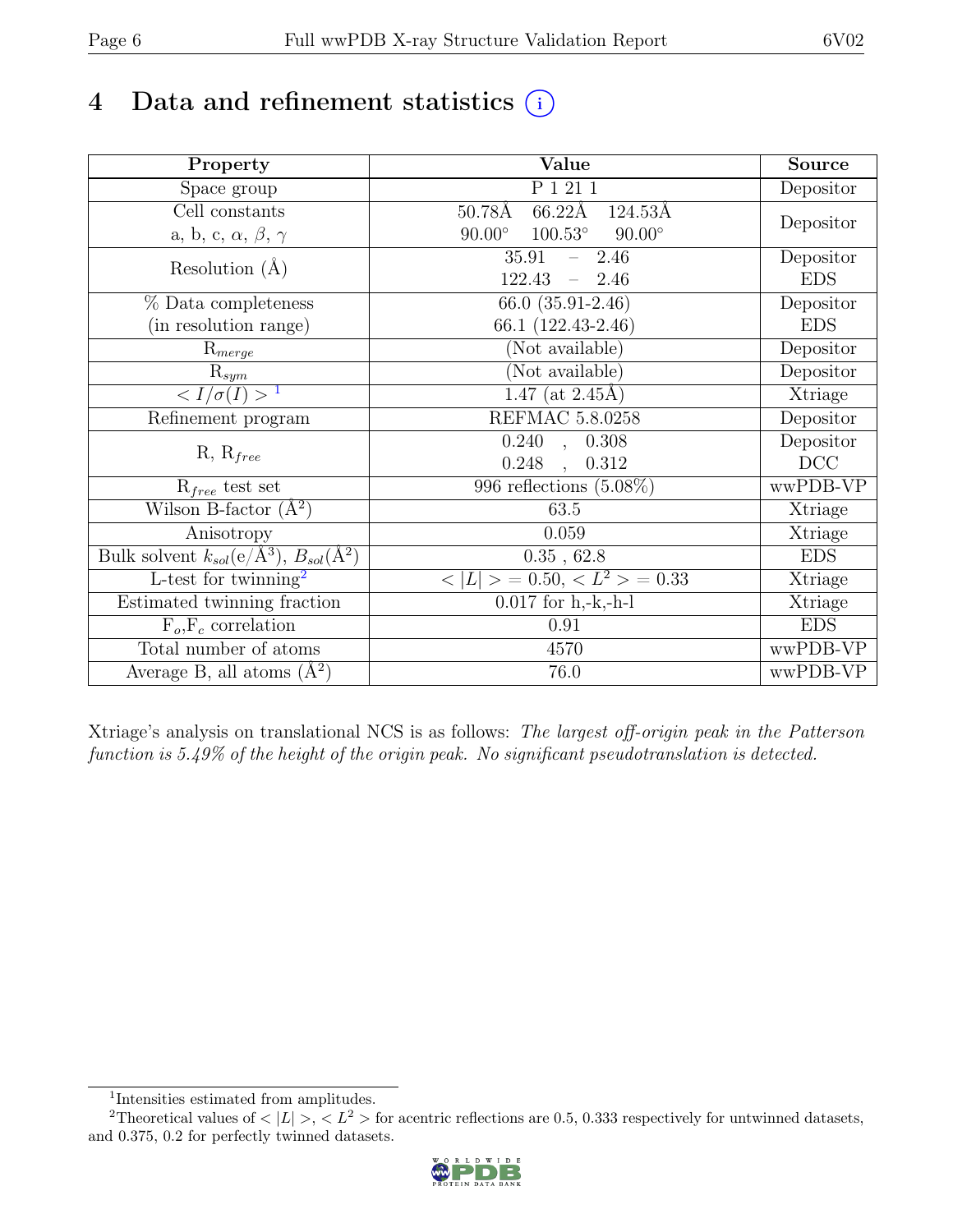# 5 Model quality  $(i)$

# 5.1 Standard geometry  $(i)$

Bond lengths and bond angles in the following residue types are not validated in this section: NAG

The Z score for a bond length (or angle) is the number of standard deviations the observed value is removed from the expected value. A bond length (or angle) with  $|Z| > 5$  is considered an outlier worth inspection. RMSZ is the root-mean-square of all Z scores of the bond lengths (or angles).

| Mol   Chain |      | Bond lengths                    | Bond angles |        |  |
|-------------|------|---------------------------------|-------------|--------|--|
|             |      | RMSZ $ #Z  > 5$ RMSZ $ #Z  > 5$ |             |        |  |
|             | 0.36 | 0/4574                          | 0.65        | 0/6191 |  |

There are no bond length outliers.

There are no bond angle outliers.

There are no chirality outliers.

There are no planarity outliers.

## 5.2 Too-close contacts  $(i)$

In the following table, the Non-H and H(model) columns list the number of non-hydrogen atoms and hydrogen atoms in the chain respectively. The H(added) column lists the number of hydrogen atoms added and optimized by MolProbity. The Clashes column lists the number of clashes within the asymmetric unit, whereas Symm-Clashes lists symmetry related clashes.

| Mol |  |  | Chain   Non-H   H(model)   H(added)   Clashes   Symm-Clashes |
|-----|--|--|--------------------------------------------------------------|
|     |  |  |                                                              |
|     |  |  |                                                              |
|     |  |  |                                                              |
|     |  |  |                                                              |

The all-atom clashscore is defined as the number of clashes found per 1000 atoms (including hydrogen atoms). The all-atom clashscore for this structure is 9.

All (77) close contacts within the same asymmetric unit are listed below, sorted by their clash magnitude.

| Atom-1         | Atom-2          | Interatomic<br>distance $(A)$ | Clash<br>overlap $(A)$ |
|----------------|-----------------|-------------------------------|------------------------|
| 1:A:13:LEU:HB2 | 1:A:33:ILE:HD11 | 1.79                          | J.65                   |

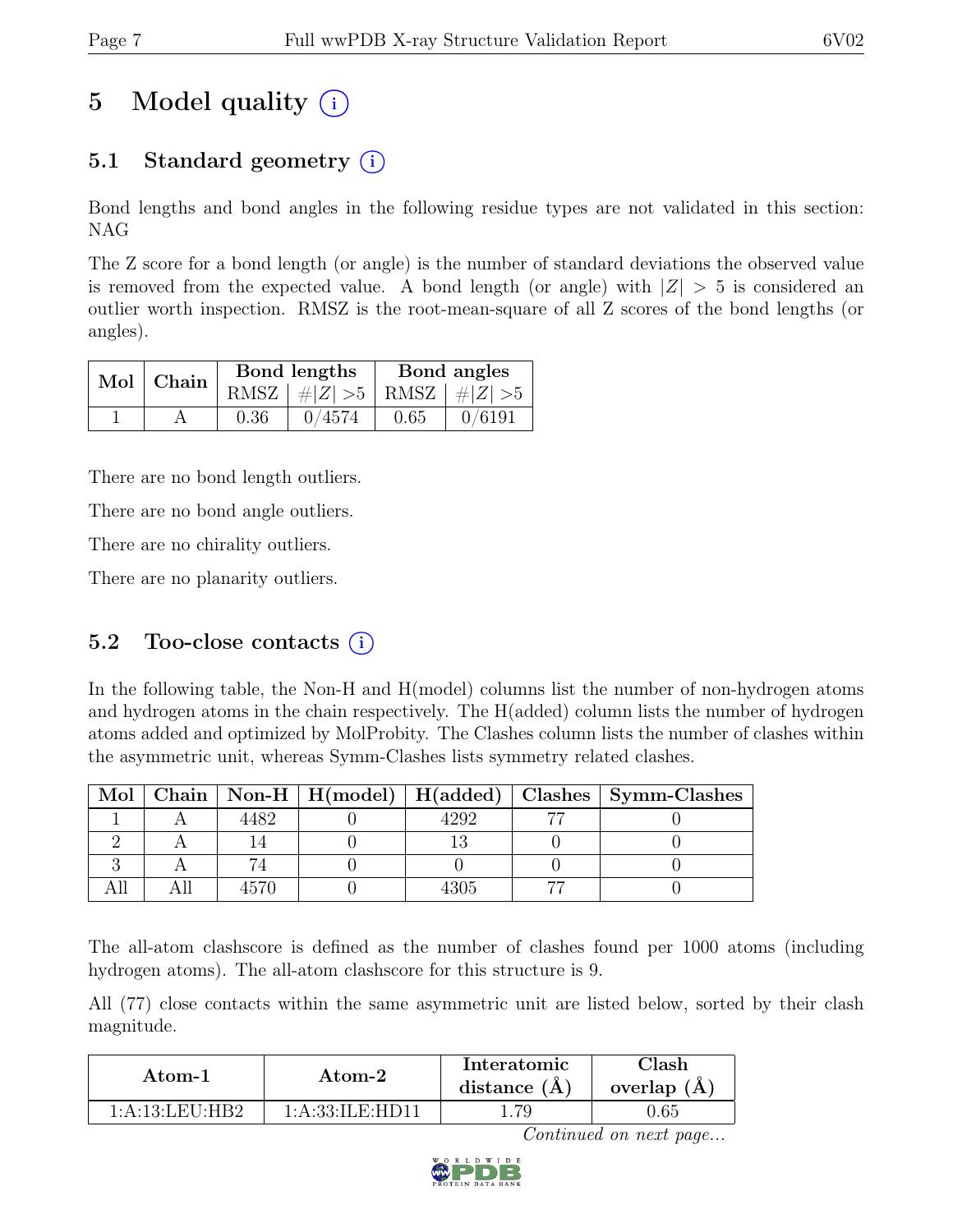| Continuea from previous page |                   | Interatomic    | Clash           |
|------------------------------|-------------------|----------------|-----------------|
| Atom-1                       | Atom-2            | distance $(A)$ | overlap $(\AA)$ |
| 1:A:362:ARG:HB2              | 1:A:381:GLY:HA3   | 1.82           | 0.62            |
| 1:A:650:ASP:O                | 1:A:651:GLU:HB2   | 1.99           | 0.62            |
| 1:A:92:GLN:NE2               | 1: A:94: SER:OG   | 2.33           | 0.61            |
| 1:A:670:ILE:HB               | 1:A:694:PHE:HB2   | 1.81           | 0.61            |
| 1:A:590:GLU:HG3              | 1: A:591: ASN:H   | 1.70           | 0.57            |
| 1:A:252:VAL:HB               | 1:A:278:ILE:HD13  | 1.86           | 0.57            |
| 1:A:258:ARG:NH1              | 1:A:696:CYS:O     | 2.38           | 0.57            |
| 1:A:362:ARG:HB2              | 1: A:381: GLY:CA  | 2.34           | 0.56            |
| 1:A:243:HIS:ND1              | 1:A:711:ASP:OD2   | 2.34           | 0.56            |
| 1:A:328:LEU:HA               | 1:A:345:ALA:O     | 2.06           | 0.56            |
| 1:A:67:ARG:HD3               | 1:A:74:LEU:HD11   | 1.89           | 0.55            |
| 1:A:318:ILE:HG23             | 1:A:318:ILE:O     | 2.07           | 0.54            |
| 1:A:330:VAL:HG12             | 1:A:331:CYS:SG    | 2.47           | 0.54            |
| 1:A:8:ALA:HB1                | 1:A:10:PHE:CE2    | 2.42           | 0.54            |
| 1:A:711:ASP:HB3              | 1:A:713:SER:H     | 1.73           | 0.54            |
| 1:A:392:MET:HB2              | 1: A:420:THR:HG23 | 1.90           | 0.54            |
| 1: A:605:LEU:C               | 1:A:607:PRO:HD2   | 2.29           | 0.53            |
| 1:A:320:ASP:HA               | 1:A:325:LEU:HD12  | 1.89           | 0.53            |
| 1: A:590: GLU:CG             | 1: A:591: ASN:H   | 2.22           | 0.53            |
| 1: A:676: GLY:O              | 1: A:687: PRO:HB2 | 2.08           | 0.53            |
| 1: A:702: VAL: HG22          | 1: A:723:TYR:HE2  | 1.72           | 0.53            |
| 1:A:309:LEU:O                | 1:A:330:VAL:HG22  | 2.09           | $0.52\,$        |
| 1:A:679:PRO:HA               | 1:A:686:THR:O     | 2.07           | 0.52            |
| 1: A:551: CYS:HB3            | 1:A:581:ALA:HB3   | 1.91           | 0.52            |
| 1:A:109:VAL:HG23             | 1:A:118:PHE:HA    | 1.92           | 0.51            |
| 1:A:63:ASP:OD2               | 1: A:65: VAL:HG22 | 2.11           | 0.51            |
| 1:A:414:THR:HG21             | 1:A:424:THR:HG23  | 1.93           | 0.51            |
| 1:A:307:THR:N                | 1:A:308:PRO:CD    | $2.75\,$       | 0.50            |
| 1:A:551:CYS:HB3              | 1:A:582:CYS:H     | 1.76           | 0.50            |
| 1:A:108:PHE:HA               | 1: A:118: PHE:CD1 | 2.47           | 0.49            |
| 1:A:447:LYS:HB3              | 1:A:583:VAL:HG12  | 1.94           | 0.49            |
| 1: A:606: SER: N             | 1: A:607: PRO:HD2 | 2.28           | 0.49            |
| 1:A:444:ASP:O                | 1: A:446: LYS:N   | 2.46           | 0.48            |
| 1:A:73:LEU:HD13              | 1:A:417:VAL:HG23  | 1.94           | 0.48            |
| 1:A:385:CYS:O                | 1:A:387:SER:O     | 2.31           | 0.48            |
| 1:A:152:ASN:N                | 1:A:153:PRO:CD    | 2.76           | 0.48            |
| 1:A:636:PRO:HB2              | 1: A:653:THR:HG21 | 1.96           | 0.47            |
| 1:A:548:THR:C                | 1:A:549:LEU:HD23  | 2.34           | 0.47            |
| 1: A:55:THR:O                | 1: A:57:THR:HG22  | 2.14           | 0.47            |
| 1:A:692:ILE:HG22             | 1:A:694:PHE:CE1   | 2.50           | 0.47            |
| 1:A:709:GLU:O                | 1:A:709:GLU:HG2   | 2.16           | 0.46            |

Continued from previous page.

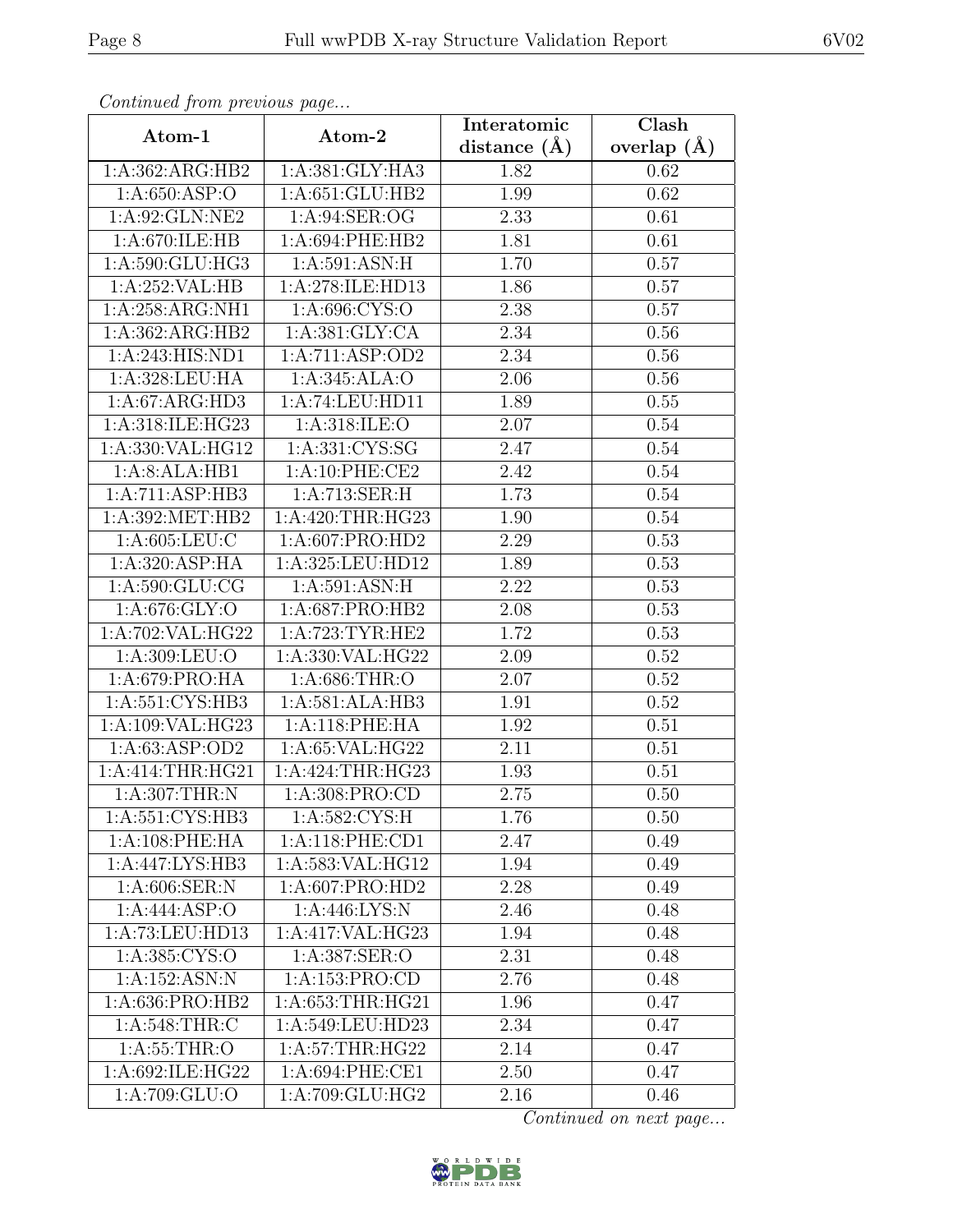| Continua from previous page  |                      | Interatomic      | $\overline{\text{Clash}}$ |
|------------------------------|----------------------|------------------|---------------------------|
| Atom-1                       | Atom-2               | distance $(\AA)$ | overlap $(A)$             |
| 1: A: 652: LYS: O            | 1:A:654:TRP:CZ3      | 2.69             | 0.46                      |
| 1:A:609:THR:HG23             | 1: A:630: GLY: H     | 1.81             | 0.46                      |
| 1:A:27:VAL:HG13              | 1:A:52:ASP:N         | 2.30             | 0.46                      |
| 1:A:244:SER:O                | 1:A:272:ARG:NH1      | 2.48             | 0.45                      |
| 1:A:217:LEU:HD11             | 1:A:225:LEU:HB3      | 1.98             | 0.45                      |
| 1: A:683: GLU: HA            | 1:A:683:GLU:OE1      | 2.16             | 0.45                      |
| 1:A:147:ARG:O                | 1:A:148:LYS:HB3      | 2.16             | 0.45                      |
| 1:A:128:LYS:HA               | 1:A:128:LYS:HE3      | 1.99             | 0.44                      |
| 1:A:595:PHE:HA               | 1:A:602:SER:HB3      | 1.99             | 0.44                      |
| 1:A:646:VAL:HG22             | 1: A: 653: THR: HG22 | 1.98             | 0.44                      |
| 1:A:196:GLY:O                | 1:A:212:GLN:HG2      | 2.17             | 0.44                      |
| 1:A:142:PHE:CE1              | 1:A:148:LYS:HB2      | 2.52             | 0.44                      |
| 1:A:29:TYR:HA                | 1:A:49:CYS:O         | 2.17             | 0.44                      |
| 1:A:225:LEU:HB2              | 1:A:251:PHE:HB2      | 2.00             | 0.44                      |
| 1:A:121:ARG:NH2              | 1:A:397:PHE:O        | 2.51             | 0.43                      |
| 1:A:365:ASN:HB3              | 1:A:380:PHE:HB2      | 2.00             | 0.43                      |
| 1:A:640:ASP:HB3              | 1:A:658:LEU:HD23     | 2.01             | 0.43                      |
| 1: A:28:LEU:HD13             | 1:A:146:LEU:HD22     | 2.00             | 0.43                      |
| 1: A:78:THR:CG2              | 1:A:91:VAL:O         | 2.67             | 0.43                      |
| 1:A:549:LEU:HD22             | 1:A:576:TRP:HB3      | 2.00             | 0.42                      |
| 1: A:620: LYS:O              | 1:A:621:LYS:HB2      | 2.19             | 0.42                      |
| 1:A:129:ASP:OD1              | 1:A:129:ASP:N        | 2.53             | 0.42                      |
| 1:A:262:ILE:HB               | 1:A:263:PRO:HD2      | 2.01             | 0.42                      |
| 1:A:579:ALA:HB1              | 1:A:598:GLN:O        | 2.20             | 0.42                      |
| 1:A:629:CYS:HA               | 1: A:660: ASN:O      | 2.20             | 0.42                      |
| 1:A:65:VAL:HG23              | 1:A:66:LEU:HG        | 2.01             | 0.41                      |
| 1:A:702:VAL:HG22             | 1: A:723: TYR: CE2   | 2.54             | 0.41                      |
| 1:A:632:VAL:HG12             | 1: A:641: SER:O      | 2.21             | 0.41                      |
| 1:A:184:ARG:O                | 1:A:185:ASP:HB2      | 2.20             | 0.41                      |
| 1: A:51: HIS:O               | 1: A:52: ASP:HB3     | 2.21             | 0.40                      |
| 1: A:78:THR:HG22             | 1: A:91: VAL:O       | 2.21             | 0.40                      |
| 1:A:317:TYR:O                | 1:A:327:TYR:HA       | 2.21             | 0.40                      |
| $1:A:345:AL\overline{A:H}B2$ | 1: A: 362: ARG: O    | 2.21             | 0.40                      |
| 1:A:589:GLY:HA3              | 1:A:593:THR:O        | 2.22             | 0.40                      |
| 1:A:258:ARG:HH21             | 1:A:278:ILE:HD11     | 1.86             | 0.40                      |

Continued from previous page.

There are no symmetry-related clashes.

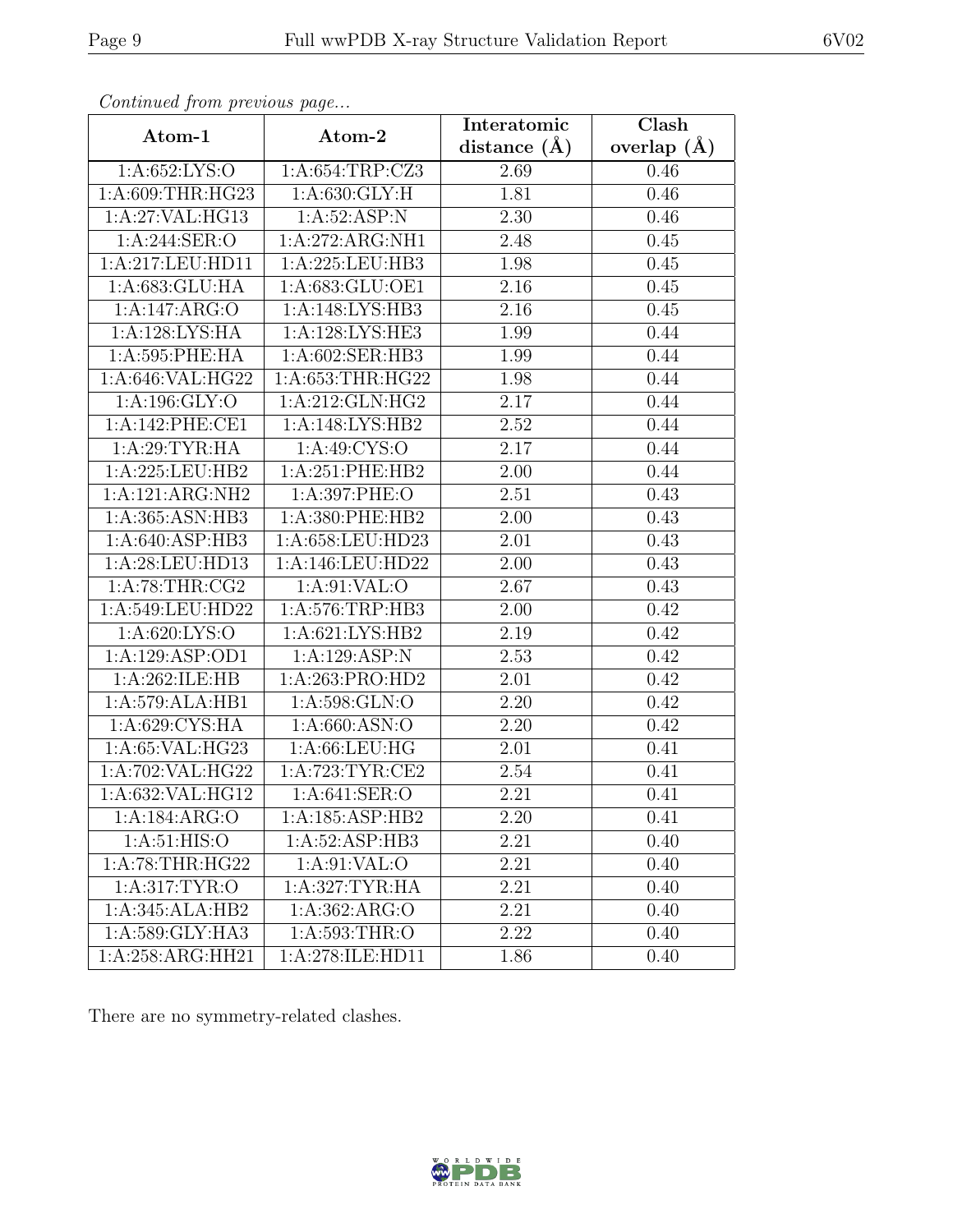## 5.3 Torsion angles  $(i)$

### 5.3.1 Protein backbone (i)

In the following table, the Percentiles column shows the percent Ramachandran outliers of the chain as a percentile score with respect to all X-ray entries followed by that with respect to entries of similar resolution.

The Analysed column shows the number of residues for which the backbone conformation was analysed, and the total number of residues.

| $\vert$ Mol $\vert$ Chain $\vert$ | Analysed                                              |  | Favoured   Allowed   Outliers   Percentiles          |
|-----------------------------------|-------------------------------------------------------|--|------------------------------------------------------|
|                                   | $\mid$ 549/731 (75%)   457 (83%)   69 (13%)   23 (4%) |  | $\begin{array}{ c c c }\n\hline\n3 & 1\n\end{array}$ |

All (23) Ramachandran outliers are listed below:

| Mol            | Chain                               | Res              | Type                    |
|----------------|-------------------------------------|------------------|-------------------------|
| $\mathbf{1}$   | $\overline{A}$                      | 322              | <b>LYS</b>              |
| $\overline{1}$ | $\overline{A}$                      | 330              | <b>VAL</b>              |
| $\mathbf{1}$   | $\overline{A}$                      | 621              | <b>LYS</b>              |
| $\overline{1}$ | $\overline{A}$                      | 711              | <b>ASP</b>              |
| $\overline{1}$ | $\overline{A}$                      | 233              | $\overline{\text{GLU}}$ |
| $\overline{1}$ | $\overline{A}$                      | 342              | <b>LYS</b>              |
| $\mathbf{1}$   | $\overline{A}$                      | 362              | $AR\overline{G}$        |
| $\overline{1}$ | $\overline{A}$                      | 381              | $\overline{\text{GLY}}$ |
| $\overline{1}$ | $\frac{A}{A}$                       | 382              | $\overline{\text{GLY}}$ |
| $\overline{1}$ |                                     | 445              | $\overline{\text{GLY}}$ |
| $\overline{1}$ | $\overline{A}$                      | 651              | $\overline{\text{GLU}}$ |
| $\mathbf{1}$   | $\overline{A}$                      | 676              | <b>GLY</b>              |
| $\overline{1}$ | $\overline{A}$                      | 685              | <b>HIS</b>              |
| $\overline{1}$ | $\frac{\overline{A}}{\overline{A}}$ | 148              | <b>LYS</b>              |
| $\overline{1}$ |                                     | $\overline{343}$ | $\overline{\text{GLN}}$ |
| $\mathbf{1}$   | $\overline{A}$                      | 363              | $\overline{\text{TYR}}$ |
| $\mathbf{1}$   | $\overline{A}$                      | 613              | <b>GLY</b>              |
| $\mathbf{1}$   | $\frac{\overline{A}}{\overline{A}}$ | 185              | $\overline{\text{ASP}}$ |
| $\overline{1}$ |                                     | 344              | <b>ALA</b>              |
| $\overline{1}$ | $\overline{A}$                      | $\overline{583}$ | $\overline{\text{VAL}}$ |
| $\overline{1}$ | $\overline{A}$                      | 54               | <b>LYS</b>              |
| $\overline{1}$ | $\overline{A}$                      | 82               | <b>CYS</b>              |
| $\overline{1}$ | $\overline{\rm A}$                  | $\overline{553}$ | $\bar{P}RO$             |

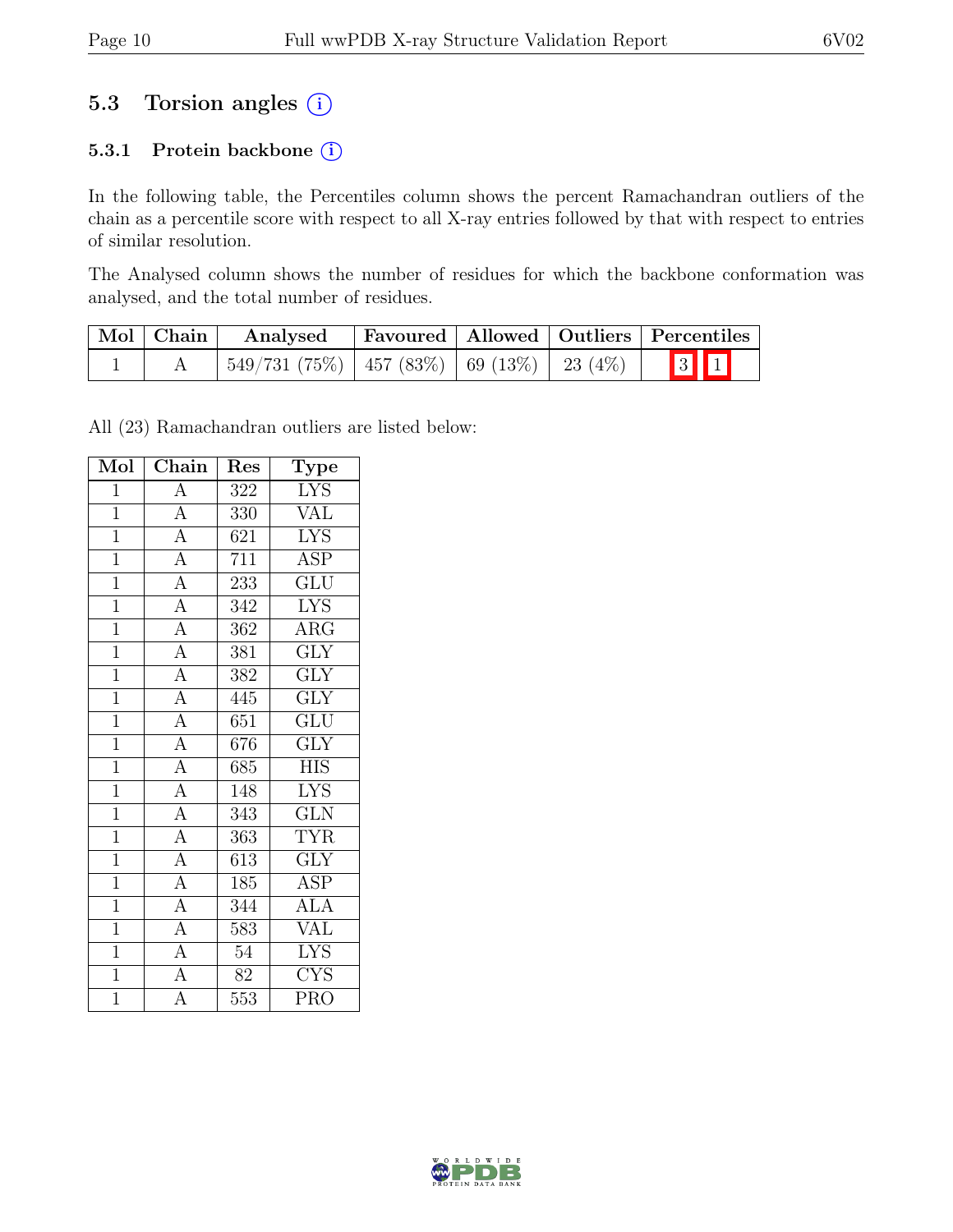### 5.3.2 Protein sidechains  $(i)$

In the following table, the Percentiles column shows the percent sidechain outliers of the chain as a percentile score with respect to all X-ray entries followed by that with respect to entries of similar resolution.

The Analysed column shows the number of residues for which the sidechain conformation was analysed, and the total number of residues.

| $\mid$ Mol $\mid$ Chain $\mid$ | Rotameric   Outliers   Percentiles<br>Analysed  |  |  |
|--------------------------------|-------------------------------------------------|--|--|
|                                | $499/628$ (80%)   468 (94%)   31 (6%)   18   23 |  |  |

All (31) residues with a non-rotameric sidechain are listed below:

| Mol            | $\overline{\text{Chain}}$           | Res               | Type                    |
|----------------|-------------------------------------|-------------------|-------------------------|
| $\overline{1}$ | $\overline{A}$                      | 26                | <b>ASN</b>              |
| $\overline{1}$ | $\overline{A}$                      | $\overline{28}$   | <b>LEU</b>              |
| $\overline{1}$ | $\overline{A}$                      | $\overline{52}$   | <b>ASP</b>              |
| $\overline{1}$ | $\overline{A}$                      | $\overline{63}$   | $\overline{\text{ASP}}$ |
| $\mathbf{1}$   | $\overline{A}$                      | $\overline{70}$   | THR                     |
| $\mathbf{1}$   | $\frac{\overline{A}}{\overline{A}}$ | 78                | <b>THR</b>              |
| $\overline{1}$ |                                     | $\overline{88}$   | <b>ASN</b>              |
| $\overline{1}$ | $\overline{A}$                      | 121               | $\overline{\rm{ARG}}$   |
| $\mathbf{1}$   | $\overline{A}$                      | 128               | $\overline{\text{LYS}}$ |
| $\mathbf{1}$   | $\overline{A}$                      | 129               | <b>ASP</b>              |
| $\mathbf{1}$   | $\overline{A}$                      | 139               | $\overline{\text{CYS}}$ |
| $\overline{1}$ | $\overline{A}$                      | 157               | LEU                     |
| $\overline{1}$ | $\overline{A}$                      | 225               | LEU                     |
| $\overline{1}$ | $\overline{A}$                      | 241               | $\overline{\text{ASP}}$ |
| $\mathbf{1}$   | $\overline{A}$                      | 262               | ILE                     |
| $\overline{1}$ | $\overline{A}$                      | 342               | $\overline{\text{LYS}}$ |
| $\overline{1}$ | $\overline{A}$                      | $\overline{363}$  | <b>TYR</b>              |
| $\overline{1}$ | $\overline{A}$                      | 365               | <b>ASN</b>              |
| $\overline{1}$ | $\overline{A}$                      | 387               | $\overline{\text{SER}}$ |
| $\mathbf{1}$   | $\overline{A}$                      | 410               | <b>THR</b>              |
| $\overline{1}$ | $\overline{A}$                      | 427               | <b>THR</b>              |
| $\overline{1}$ | $\overline{A}$                      | 548               | <b>THR</b>              |
| $\overline{1}$ | $\overline{A}$                      | 592               | $\overline{\text{CYS}}$ |
| $\overline{1}$ | $\overline{A}$                      | $\overline{602}$  | $\overline{\text{SER}}$ |
| $\mathbf{1}$   | $\overline{A}$                      | 608               | <b>LEU</b>              |
| $\overline{1}$ | $\overline{A}$                      | $\overline{635}$  | $\overline{\text{SER}}$ |
| $\overline{1}$ | $\overline{A}$                      | 651               | $\overline{\text{GLU}}$ |
| $\overline{1}$ | $\overline{A}$                      | 652               | <b>LYS</b>              |
| $\overline{1}$ | $\overline{\rm A}$                  | 662               | $\overline{\text{LYS}}$ |
| $\overline{1}$ | $\overline{\rm A}$                  | $\overline{6}$ 78 | <b>THR</b>              |

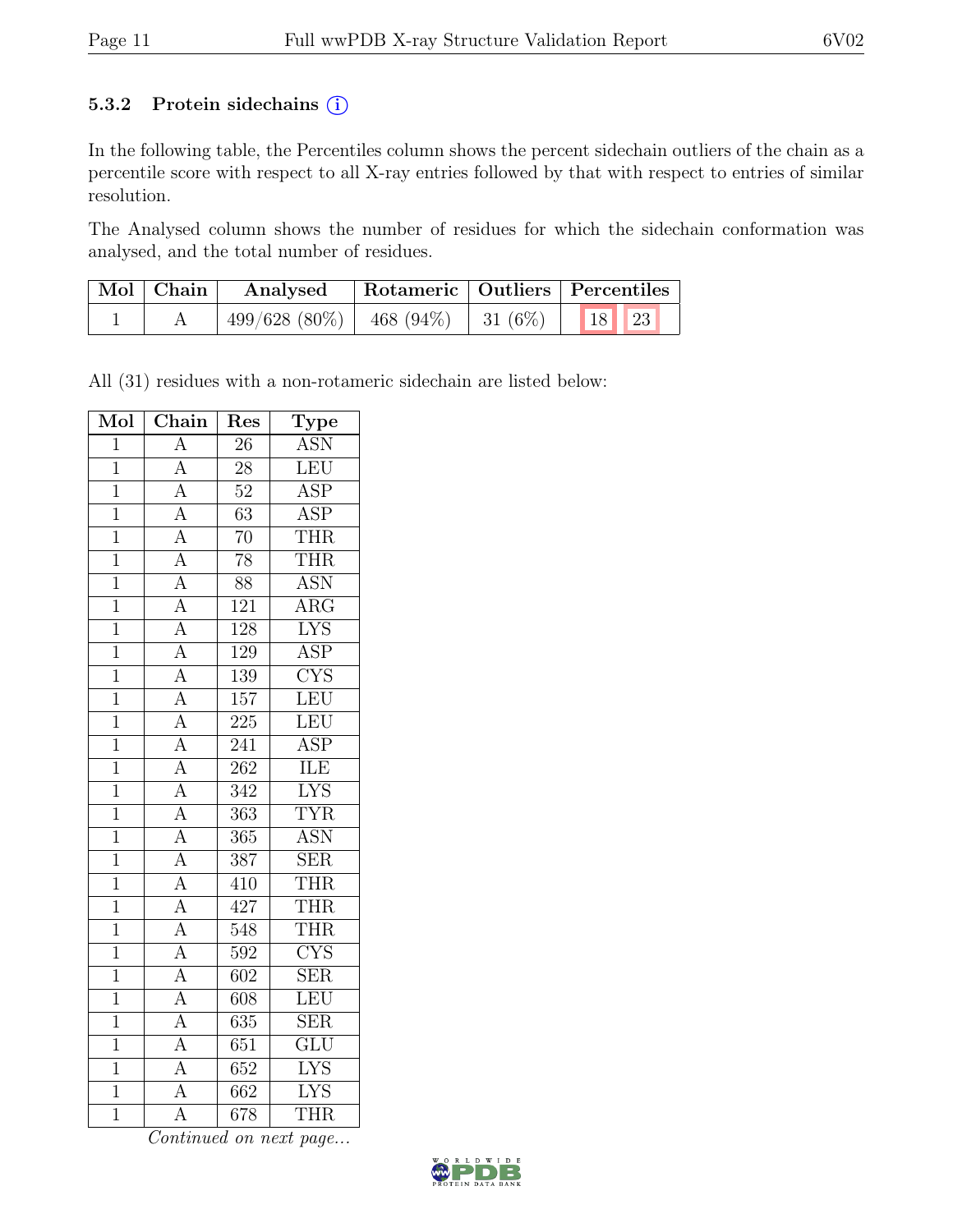Continued from previous page...

| Mol | Chain   Res | ype |
|-----|-------------|-----|
|     |             |     |

Some sidechains can be flipped to improve hydrogen bonding and reduce clashes. All (6) such sidechains are listed below:

| Mol | Chain | Res | <b>Type</b> |
|-----|-------|-----|-------------|
|     |       | 270 | <b>ASN</b>  |
|     |       | 390 | <b>GLN</b>  |
|     |       | 396 | <b>ASN</b>  |
|     |       | 591 | <b>ASN</b>  |
|     |       | 612 | ASN         |
|     |       | 645 | <b>GLN</b>  |

### 5.3.3 RNA  $(i)$

There are no RNA molecules in this entry.

## 5.4 Non-standard residues in protein, DNA, RNA chains (i)

There are no non-standard protein/DNA/RNA residues in this entry.

### 5.5 Carbohydrates (i)

There are no monosaccharides in this entry.

## 5.6 Ligand geometry  $(i)$

1 ligand is modelled in this entry.

In the following table, the Counts columns list the number of bonds (or angles) for which Mogul statistics could be retrieved, the number of bonds (or angles) that are observed in the model and the number of bonds (or angles) that are defined in the Chemical Component Dictionary. The Link column lists molecule types, if any, to which the group is linked. The Z score for a bond length (or angle) is the number of standard deviations the observed value is removed from the expected value. A bond length (or angle) with  $|Z| > 2$  is considered an outlier worth inspection. RMSZ is the root-mean-square of all Z scores of the bond lengths (or angles).

| Mol | Type | Chain   Res |     | Link |          | Bond lengths |       |          | Bond angles |  |
|-----|------|-------------|-----|------|----------|--------------|-------|----------|-------------|--|
|     |      |             |     |      | Counts   | RMSZ         | $\#Z$ | Counts   | RMSZ $ #Z $ |  |
|     | NAG  |             | 801 |      | 14.14.15 | 0.38         |       | 17,19,21 | 0.84        |  |

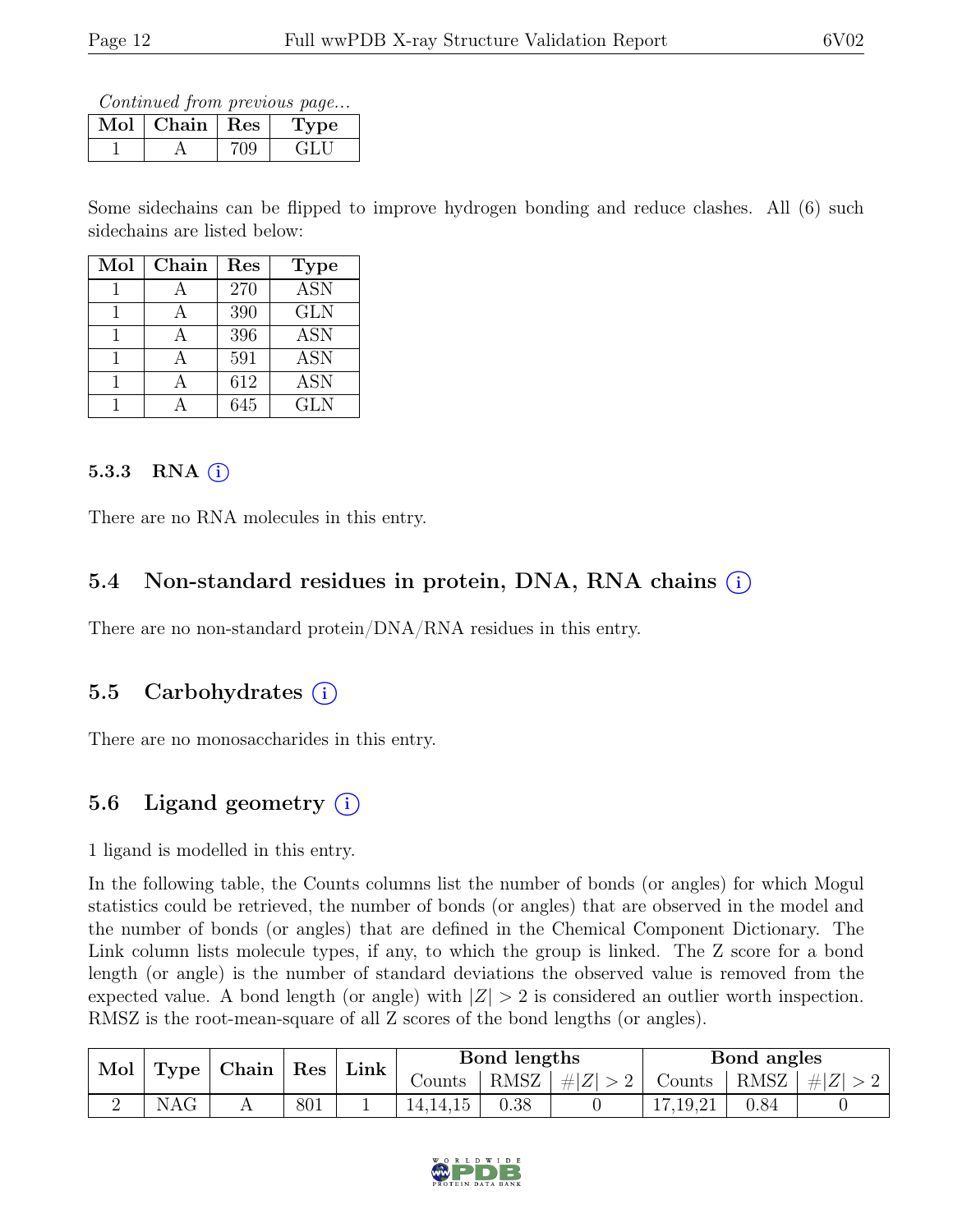In the following table, the Chirals column lists the number of chiral outliers, the number of chiral centers analysed, the number of these observed in the model and the number defined in the Chemical Component Dictionary. Similar counts are reported in the Torsion and Rings columns. '-' means no outliers of that kind were identified.

|     |     |  | Mol   Type   Chain   Res   Link   Chirals   Torsions   Rings |  |
|-----|-----|--|--------------------------------------------------------------|--|
| NAG | 801 |  | $1/6/23/26$   $0/1/1/1$                                      |  |

There are no bond length outliers.

There are no bond angle outliers.

There are no chirality outliers.

All (1) torsion outliers are listed below:

| $\mathbf{Mol}$   Chain   Res   Type $\mathbf{V}$ |  | Atoms               |
|--------------------------------------------------|--|---------------------|
|                                                  |  | $NAG$   O5-C5-C6-O6 |

There are no ring outliers.

No monomer is involved in short contacts.

### 5.7 Other polymers  $(i)$

There are no such residues in this entry.

### 5.8 Polymer linkage issues (i)

There are no chain breaks in this entry.

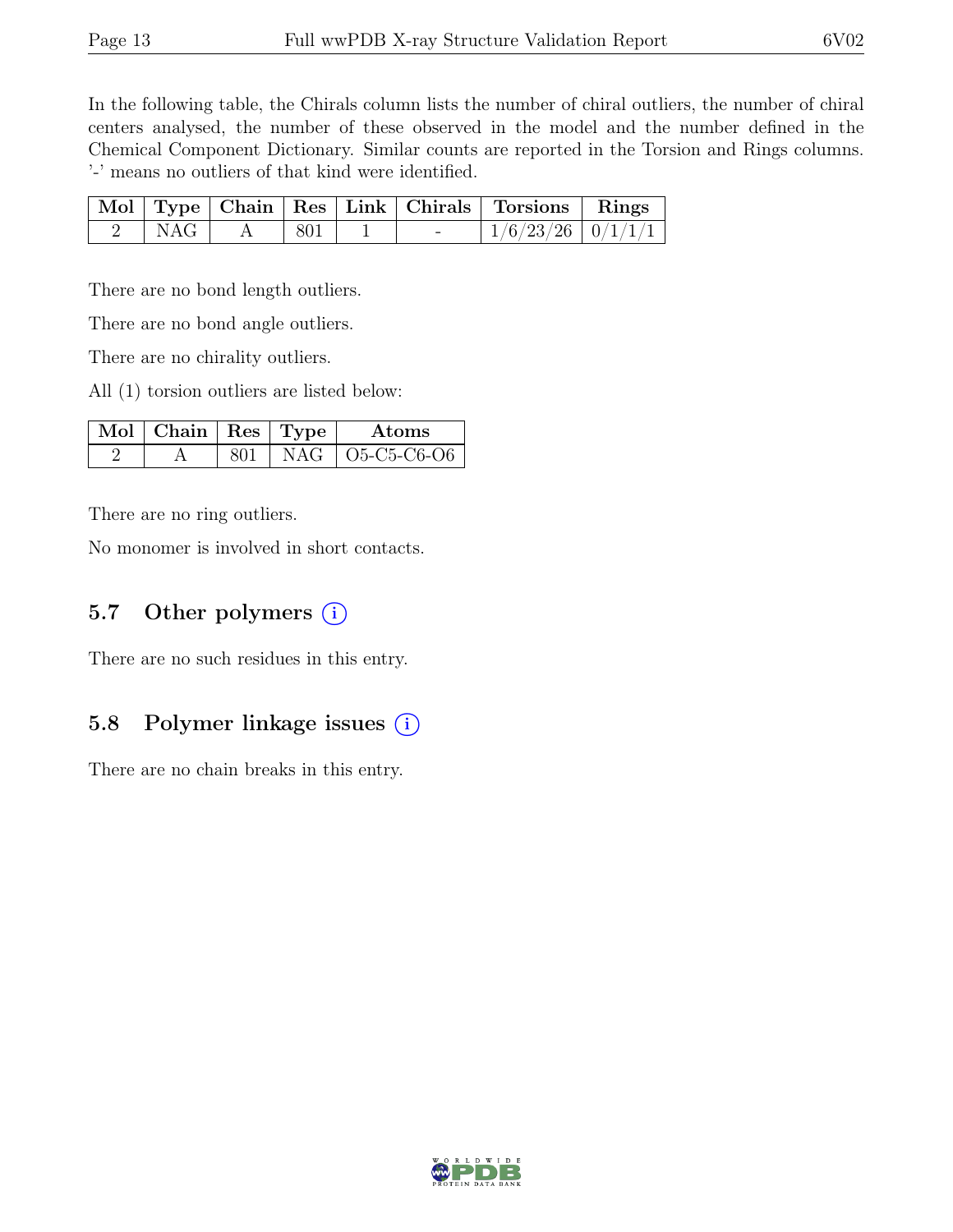# 6 Fit of model and data  $(i)$

## 6.1 Protein, DNA and RNA chains (i)

In the following table, the column labelled ' $\#\text{RSRZ}>2$ ' contains the number (and percentage) of RSRZ outliers, followed by percent RSRZ outliers for the chain as percentile scores relative to all X-ray entries and entries of similar resolution. The OWAB column contains the minimum, median, 95th percentile and maximum values of the occupancy-weighted average B-factor per residue. The column labelled 'Q< 0.9' lists the number of (and percentage) of residues with an average occupancy less than 0.9.

| Mol Chain | Analysed     | ${ <\hspace{-1.5pt} \mathbf{RSRZ}\hspace{-1.5pt}>}$ | $\rm \#RSRZ{>}2$                                                                                 | $OWAB(A^2)$ $ $ Q<0.9 |  |
|-----------|--------------|-----------------------------------------------------|--------------------------------------------------------------------------------------------------|-----------------------|--|
|           | 573/731(78%) | 0.83                                                | $\begin{array}{ c c c c c c c c } \hline 52 & 9\% & 9 & 6 & 36, 74, 112, 139 \hline \end{array}$ |                       |  |

All (52) RSRZ outliers are listed below:

| Mol            | $\overline{\text{Chain}}$ | Res              | Type                    | <b>RSRZ</b>      |  |
|----------------|---------------------------|------------------|-------------------------|------------------|--|
| $\overline{1}$ | $\overline{A}$            | 306              | LEU                     | 9.8              |  |
| $\overline{1}$ | $\overline{A}$            | 439              | LEU                     | $\overline{7.5}$ |  |
| $\overline{1}$ | $\overline{A}$            | 317              | <b>TYR</b>              | $\overline{5.2}$ |  |
| $\overline{1}$ | $\overline{A}$            | 378              | ILE                     | 4.8              |  |
| $\overline{1}$ | $\overline{A}$            | $\overline{328}$ | <b>LEU</b>              | $\overline{4.2}$ |  |
| $\overline{1}$ | $\overline{\rm A}$        | 451              | <b>LEU</b>              | 4.2              |  |
| $\overline{1}$ | $\overline{A}$            | $\overline{8}$   | <b>ALA</b>              | $\overline{4.1}$ |  |
| $\overline{1}$ | $\overline{A}$            | 377              | LEU                     | $\overline{4.1}$ |  |
| $\overline{1}$ | $\overline{A}$            | 288              | <b>LEU</b>              | $\overline{4.0}$ |  |
| $\overline{1}$ | $\overline{A}$            | 430              | <b>ALA</b>              | $\overline{3.9}$ |  |
| $\overline{1}$ | $\overline{\rm A}$        | 613              | $\overline{\text{GLY}}$ | $\overline{3.7}$ |  |
| $\overline{1}$ | $\overline{A}$            | $\overline{395}$ | ILE                     | $\overline{3.6}$ |  |
| $\overline{1}$ | $\overline{A}$            | 553              | <b>PRO</b>              | $\overline{3.5}$ |  |
| $\mathbf{1}$   | $\overline{A}$            | 552              | <b>LYS</b>              | $\overline{3.5}$ |  |
| $\overline{1}$ | $\overline{A}$            | 579              | <b>ALA</b>              | $\overline{3.5}$ |  |
| $\overline{1}$ | $\overline{A}$            | 309              | <b>LEU</b>              | 3.4              |  |
| $\overline{1}$ | $\overline{A}$            | 449              | $\overline{\text{TYR}}$ | $\overline{3.4}$ |  |
| $\overline{1}$ | $\overline{A}$            | 427              | <b>THR</b>              | $\overline{3.3}$ |  |
| $\overline{1}$ | $\overline{A}$            | $10\,$           | PHE                     | $\overline{3.1}$ |  |
| $\overline{1}$ | $\overline{A}$            | 344              | $\overline{ALA}$        | $\overline{3.1}$ |  |
| $\overline{1}$ | $\overline{A}$            | $\overline{40}$  | <b>VAL</b>              | $3.0\,$          |  |
| $\overline{1}$ | $\overline{A}$            | $\overline{341}$ | <b>LYS</b>              | $\overline{3.0}$ |  |
| $\overline{1}$ | $\overline{\rm A}$        | 556              | LEU                     | 3.0              |  |
| $\overline{1}$ | $\overline{A}$            | 380              | PHE                     | $2.9\,$          |  |
| $\overline{1}$ | $\overline{A}$            | 453              | $\overline{ALA}$        | $2.9\,$          |  |
| $\overline{1}$ | A                         | 128              | <b>LYS</b>              | $2.8\,$          |  |
| $\overline{1}$ | $\overline{A}$            | 331              | $\overline{\text{CYS}}$ | 2.8              |  |

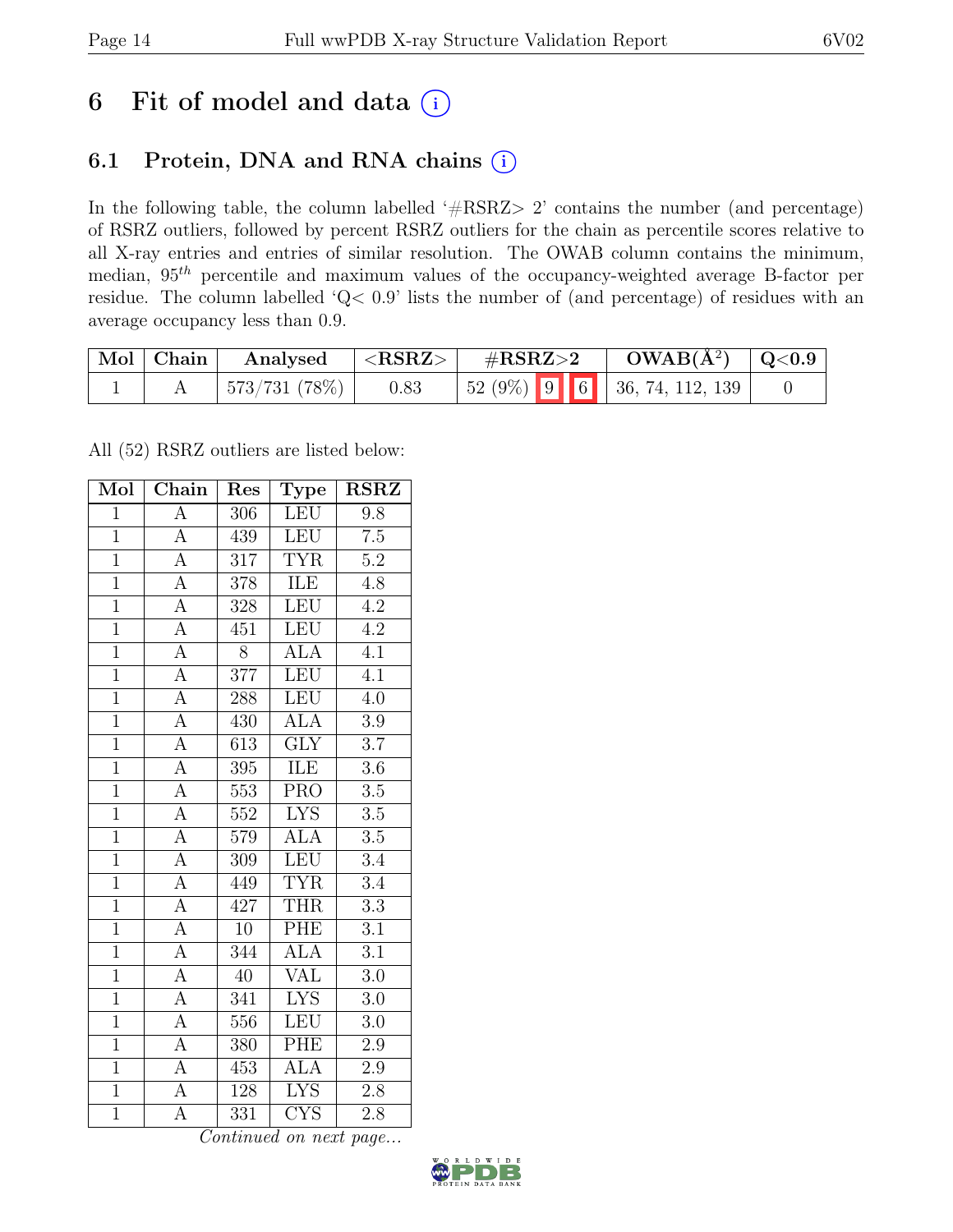|--|--|

| Mol            | $\overline{\text{Chain}}$ | Res             | $\mathrm{\bar{Ty}pe}$   | <b>RSRZ</b>      |  |
|----------------|---------------------------|-----------------|-------------------------|------------------|--|
| $\overline{1}$ | А                         | 440             | <b>CYS</b>              | $2.8\,$          |  |
| $\overline{1}$ | $\overline{A}$            | 364             | HIS                     | 2.7              |  |
| $\overline{1}$ | $\overline{A}$            | 576             | <b>TRP</b>              | $2.7\,$          |  |
| $\overline{1}$ | $\overline{A}$            | 548             | <b>THR</b>              | $2.6\,$          |  |
| $\overline{1}$ | $\overline{A}$            | 342             | <b>LYS</b>              | $2.6\,$          |  |
| $\overline{1}$ | $\overline{A}$            | 682             | <b>ASN</b>              | $2.6\,$          |  |
| $\overline{1}$ | $\overline{A}$            | 345             | <b>ALA</b>              | $2.5\,$          |  |
| $\overline{1}$ | $\overline{A}$            | $\overline{53}$ | <b>LEU</b>              | 2.4              |  |
| $\overline{1}$ | $\overline{A}$            | 605             | <b>LEU</b>              | $2.\overline{4}$ |  |
| $\overline{1}$ | $\overline{A}$            | 56              | ARG                     | 2.4              |  |
| $\overline{1}$ | $\overline{A}$            | 555             | <b>ASP</b>              | $2.4\,$          |  |
| $\overline{1}$ | $\overline{A}$            | 402             | <b>THR</b>              | $\overline{2.3}$ |  |
| $\overline{1}$ | $\overline{A}$            | 376             | <b>THR</b>              | $2.3\,$          |  |
| $\overline{1}$ | $\overline{A}$            | 233             | <b>GLU</b>              | 2.3              |  |
| $\overline{1}$ | $\overline{A}$            | 397             | PHE                     | $\overline{2.2}$ |  |
| $\overline{1}$ | $\overline{A}$            | 28              | <b>LEU</b>              | $2.2\,$          |  |
| $\overline{1}$ | $\overline{\rm A}$        | 295             | <b>LEU</b>              | $\overline{2.2}$ |  |
| $\overline{1}$ | $\overline{A}$            | 601             | PHE                     | $2.\overline{1}$ |  |
| $\overline{1}$ | $\overline{A}$            | 305             | ASP                     | $2.1\,$          |  |
| $\overline{1}$ | $\overline{A}$            | 425             | TRP                     | $2.1\,$          |  |
| $\overline{1}$ | $\overline{A}$            | 379             | <b>TYR</b>              | 2.1              |  |
| $\overline{1}$ | $\boldsymbol{A}$          | 293             | <b>CYS</b>              | 2.1              |  |
| $\overline{1}$ | $\overline{A}$            | 45              | <b>SER</b>              | $2.0\,$          |  |
| $\overline{1}$ | $\overline{\rm A}$        | 428             | $\overline{\text{GLU}}$ | 2.0              |  |
| $\overline{1}$ | $\overline{A}$            | 595             | PHE                     | 2.0              |  |

Continued from previous page...

### 6.2 Non-standard residues in protein, DNA, RNA chains (i)

There are no non-standard protein/DNA/RNA residues in this entry.

### 6.3 Carbohydrates  $(i)$

There are no monosaccharides in this entry.

## 6.4 Ligands  $(i)$

In the following table, the Atoms column lists the number of modelled atoms in the group and the number defined in the chemical component dictionary. The B-factors column lists the minimum, median,  $95<sup>th</sup>$  percentile and maximum values of B factors of atoms in the group. The column labelled 'Q< 0.9' lists the number of atoms with occupancy less than 0.9.